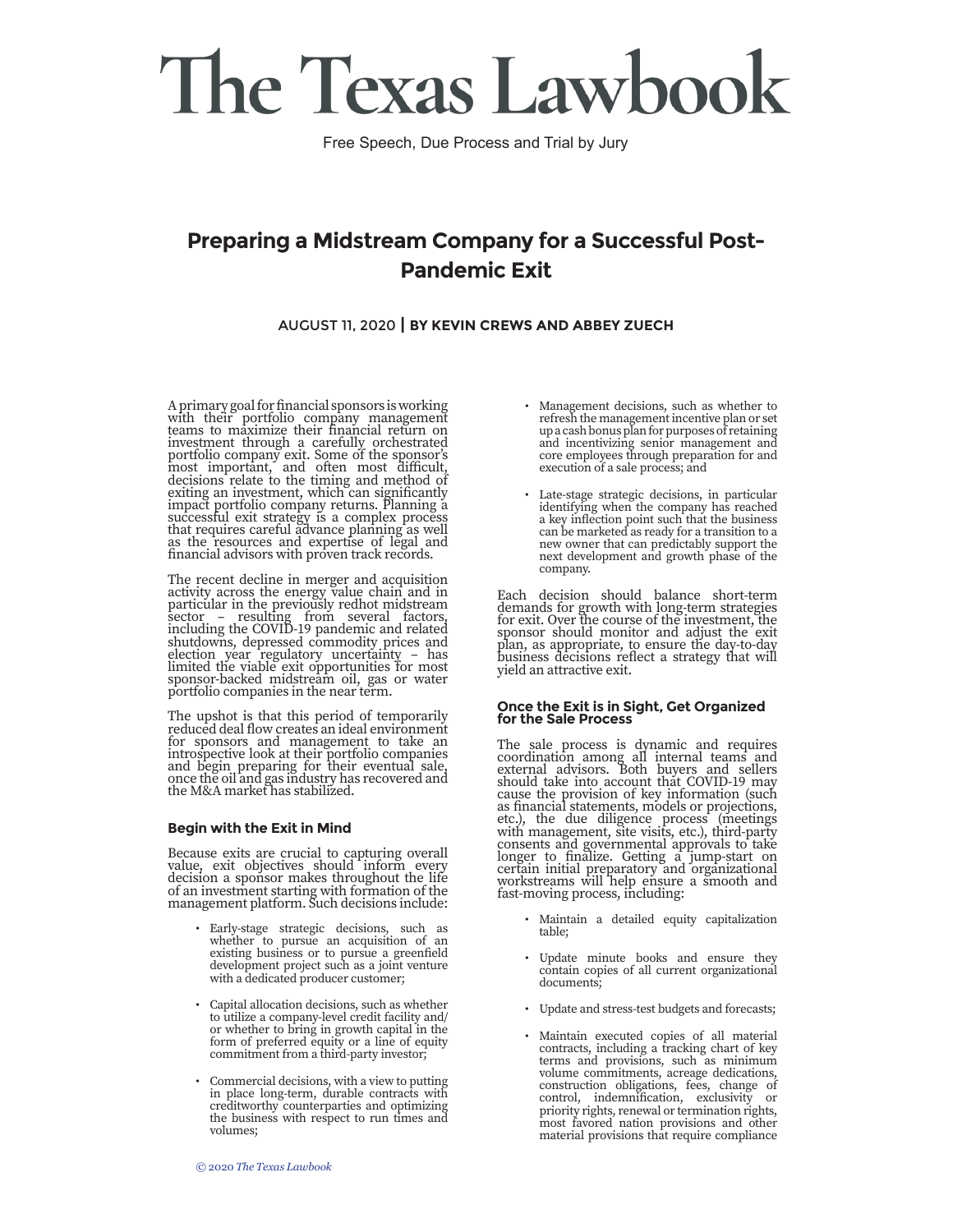monitoring in the ordinary course;

- Maintain executed copies of contracts relating to material business acquisitions or dispositions and keep track of any provisions that would survive an exit transaction (such as purchase price adjustments, earn-outs, escrows, representations and warranties survival and indemnification, restrictive covenants, etc.);
- Understand the terms of the existing management arrangements and any contractual obligations or potential termination costs, and determine whether any changes should be made;
- Maintain and review environmental audits or site assessments for material facilities and properties in order to determine whether to commission updated reports or whether any remediation work should be started or completed before the process is underway;
- Maintain a litigation tracker identifying past and present litigation, audit and governmental inquiry matters, and any potential restrictions on the company's future activities, and determine the estimated dollar amount and likelihood of potential contingent liabilities; and
- Anticipate commercial or operational questions or concerns from prospective buyers.

#### **Engage Professional Advisors and Prepare to Sprint When the Window of Opportunity Opens**

When the appropriate time to exit arrives and the sale process is ready begin, the first item on the company's agenda should be to select and retain legal and financial advisors. In light of the short time frame, high stakes nature and complexity of a sell-side process involving a sponsor-backed midstream company, retaining legal and financial advisors that have the requisite oil and gas industry specialization, private equity M&A expertise and depth of team to move in a rapid, yet thoughtful and commercial, manner will likely be the difference between achieving a successful liquidity event or potentially missing the window of opportunity.

When selecting lead legal counsel, sponsors should consider the following, understanding that the right law firm to lead a sell-side process is often not the day-to-day corporate counsel for the company:

**• Private Equity M&A Experience.** It is critical to a successful M&A process that sponsors hire outside counsel with significant experience advising sponsors on M&A transactions. Unlike strategic M&A, private equity M&A poses myriad unique nuances that relatively few legal advisors fully appreciate and understand. For example, the use of representation and warranty insurance, appropriate tax structuring to maximize long-term capital gain treatment, market-based approaches to tax-efficient management rollover structures and other

similar private equity-specific issues need to be fully understood and worked through in order to have the most successful exit. In addition to seasoned private equity M&A attorneys, the outside legal team should also include specialists in other practice areas to provide expert advice on particular aspects of the transaction, such as oil and gas, commercial, tax, environmental, regulatory, real estate, executive compensation, employment and benefits issues, all of which should be geared to the unique issues facing a sponsor-backed company in the midstream oil and gas sector.

**• Industry Market Knowledge.** An advisor with in-depth industry knowledge of the energy space, and in particular the midstream industry, can add value by providing market knowledge and expertise on midstream sell-side processes. For example, certain practices have been pioneered recently and are only beginning to make their way more widely into the market, such as upward purchase price adjustments for certain budgeted growth capital expenditures by the company from a pre-closing effective date through closing or, similarly, a separate value adjustment for certain inventory or construction work-in-progress.

The company should select a qualified, capable financial advisor with relevant midstream experience who has knowledge of and access to all potential buyers. When choosing a financial advisor, the advisor's rate of success in selling midstream companies of a similar size, complexity and capital structure should be a primary consideration. In addition, it may be valuable for the financial advisor to be able to offer term loan or similar "staple financing" to potential buyers. Often the financial advisor and legal counsel will be proven partners who have previously worked together successfully on similar sell-side processes.

#### **Maximize After-Tax Recovery**

Tax structuring is one of the most critical subject matters where the right legal advisor will provide significant value to a company and its selling sponsor and management team. Consideration should be given to whether or not a sponsor or other sellers (including management equity owners) may want to, or be required to, roll over some existing ownership on a tax-deferred basis. Further consideration should be given to structuring transactions as a sale of assets or as a sale of equity interests, whether or not gain on a sale will be treated as long-term capital gain (and how to maximize for seller's account the amount treated as longterm capital gain, including taking an early position in sales of pass-through entities on allocating value to assets that will generate long-term capital gain) and if there are historic tax liabilities of the company that will need to be addressed prior to or during sale negotiations.

#### **Limit Post-Closing Liability: R&W Insurance; No Fraud Carveout**

The right legal advisor is also going to be intimately familiar with how to limit sellers'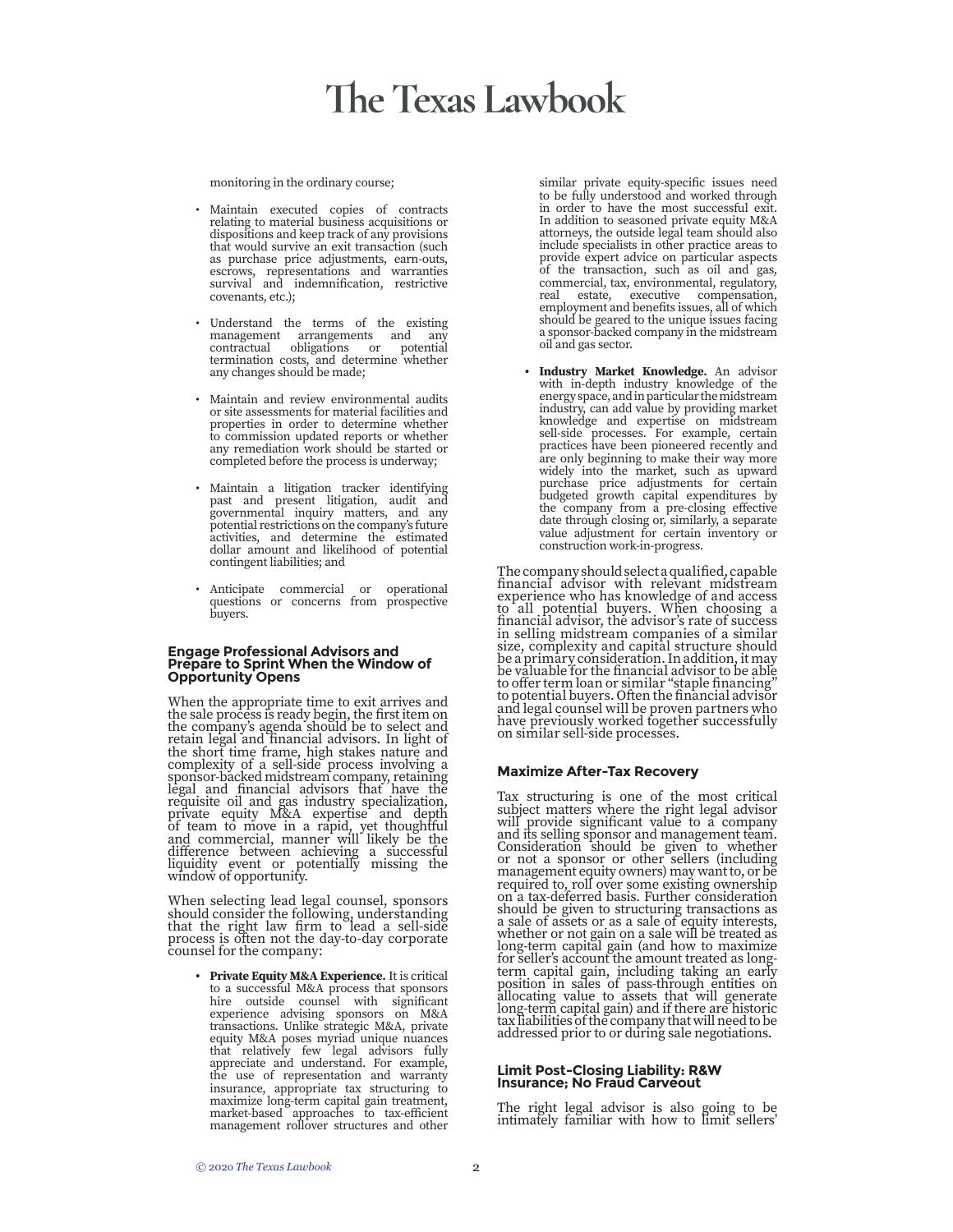post-closing liability. Representations and warrantiesinsurance allows a buyer and seller to allocate risk relating to breaches of R&W to an insurer for a fixed premium. R&W insurance offers sponsors a "clean exit" from their investment by limiting or even terminating post-closing indemnification liabilities relating to R&W and allowing the sponsor to return the proceeds from the sale to its investors at closing, while giving the buyer a source of recovery separate from the seller proceeds.

Properly drafted and negotiated provisions often considered to be mere "boilerplate" in the purchase agreement, such as the exclusive remedy, nonreliance and nonrecourse provisions, can provide selling sponsors and management teams with additional postclosing certainty by limiting the buyer's ability to bring extra-contractual fraud claims. An exclusive remedy provision specifies that the indemnification provisions in the agreement constitute the sole and exclusive remedy with respect to claims arising under the agreement.

A nonreliance provision stipulates that the buyer is solely relying on representations contained in the agreement and not on information obtained during due diligence or negotiations. A nonrecourse provision provides that the sponsor and other nonparty affiliates of the company are not subject to any contractual liability under the purchase agreement. Working together in the intended way, such provisions effectively bar a buyer from bringing a claim against the sponsor and otherwise from claiming fraud in order to defeat the negotiated protections sellers negotiated in the purchase agreement.

#### **Prepare Marketing Materials**

A sponsor and the company management team, in particular, will also coordinate with its advisors to prepare marketing materials. If a sponsor elects to sell via an auction process, the marketing materials will include a teaser, confidential information memorandum and management presentation. The teaser is a marketing document which gives a brief description of the company, often without identifying it, and highlights a few facts that make it an attractive business to be acquired. The CIM is one of the most important marketing documents prepared in the sale process, and unlike the shorter and more generic teaser, the CIM contains a detailed description of the company's history, operations, finances, sales, marketing efforts, customer background, employees and management team, and facilities.

Because the financial advisor needs to understand all aspects of the business in order to prepare a CIM that will capture buyer interest and address any potential concerns or uncertainty regarding the company's business, gathering the information needed to prepare these materials can be an extremely time-consuming process. The CIM should be reviewed by the legal advisor to avoid making any problematic disclosures from a regulatory or antitrust perspective and for purposes of thinking through the appropriate R&W and covenant package to be offered to any buyer.

A more streamlined set of marketing materials can be prepared if it is contemplated the exit will arise from direct negotiations with just one or two counterparties that are already familiar with the company.

Because the CIM contains highly sensitive and confidential information relating to the company, all interested bidders must first sign a confidentiality agreement before receiving a copy of the CIM. A well-drafted confidentiality agreement is an essential launching pad for the due diligence process and is typically drafted by the seller's legal counsel.

#### **Prepare Data Room and Facilitate Buyer Due Diligence**

As noted, a seller can begin preparing to populate a data room and proactively planning for buyer due diligence well before the sale process begins. With the assistance of its financial advisor and legal counsel, the seller will typically assemble an online data room using a third-party vendor. The scope of due diligence varies from transaction to transaction and may be impacted by the size and timing of the deal, the buyer's familiarity with the business and the buyer's risk tolerance. Particularly in the midstream space, it is critical to identify any potential issues and quantify the associated risks that will need to be addressed in the deal structure and definitive documentation early on in the deal process. Such issues include the location of the pipeline system, whether there are processing or treatment facilities involved and whether the system is an inter- or intrastate pipeline system.

A key component of the legal and commercial due diligence process for midstream deals is reviewing key customer and commercial agreements (gathering, processing, transportation and capacity agreements, among others). When reviewing midstream contracts during the due diligence phase, buyers often focus on the following:

- **• Dedications/Commitments.** Often midstream contracts will contain a dedication or commitment, whereby the producer counterparty promises to deliver to the midstream company all produced volumes from a specified geographic area, oil and gas leases, and/or wells. In many cases, these midstream contracts also contain a MVC, which obligates the producer counterparty to deliver a minimum volume of oil, gas or water to the midstream company over a specified time period. A shortfall payment will typically be owed if the volumes provided to the service provider are below the applicable MVC.
- **• Fees and Other Economics.** Buyers will be focused on the economics, including rate tiers, fee escalators, floors and chargebacks.
- **• Covenant Running with the Land.** A specific area of legal and commercial diligence in all midstream deals relates to potential challenges to midstream contracts by producers in light of the Sabine line of cases, including an evaluation of whether the commercial contracts and associated dedications contain covenant "running with